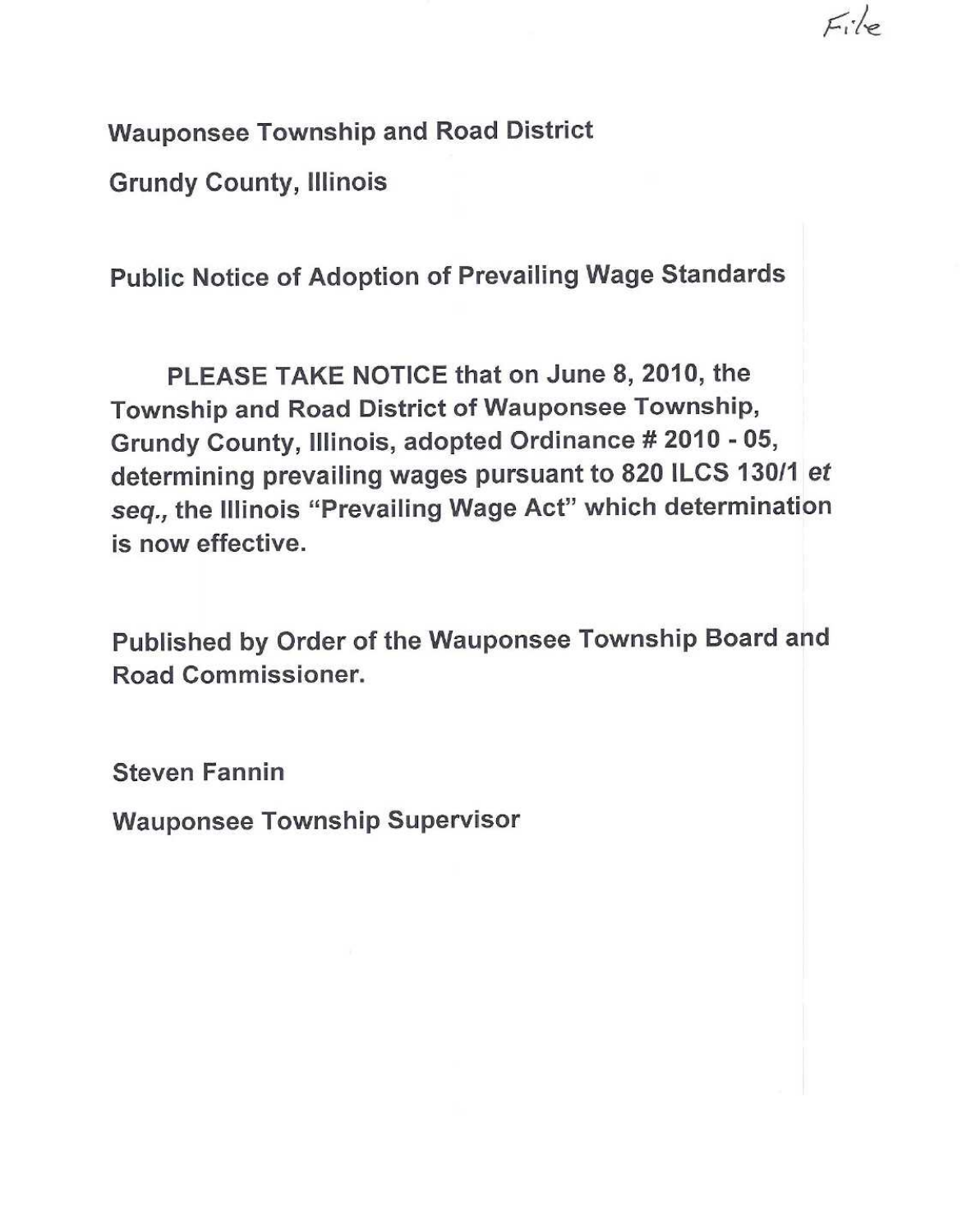State of Illinois Grundy County Wauponsee Township

# **Certificate**

I, Charles Sargent, DO HEREBY CERTIFY THAT I am the township Clerk in and for the Wauponsee Township and; that the foregoing is a true and correct Wauponsee Township, being entitled: "AN ORDINANCE OF THE Wauponsee<br>Township, Grundy County, Illinois ASCERTAINING THE PREVAILING RATE<br>OF WAGES FOR LABORERS, WORKMEN AND MECHANICS EMPLOYED<br>ON PUBLIC WORKS OF SAID TOWNSHIP, held on the 8th day of June, 2010, the ordinance being a part of the official records of said Wauponsee Township.

DATED: This 8 day of June 2010

Charles Sayert

APPROVED:<br>Steinen C. Famin

Steven Fannin Wauponsee Township Supervisor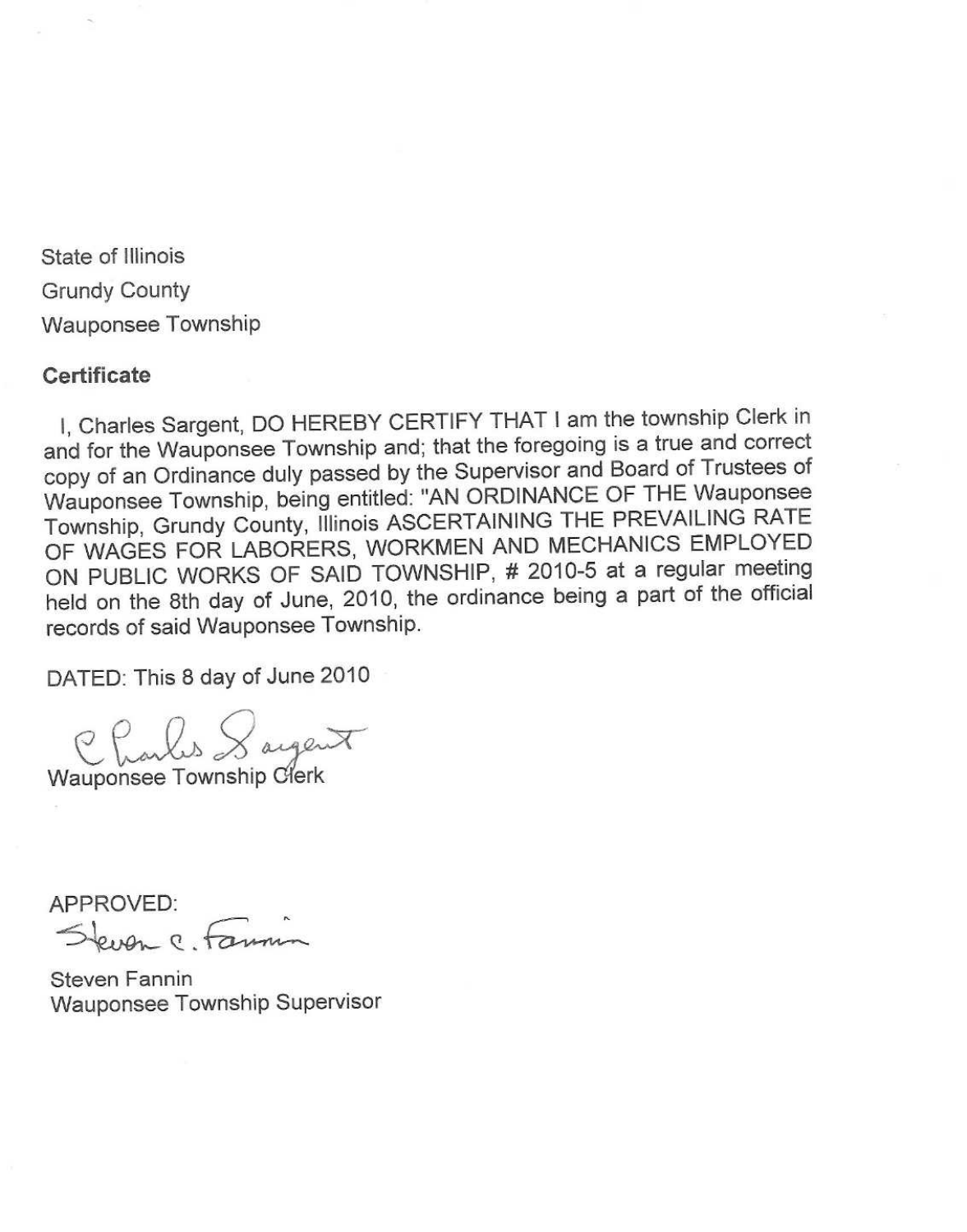# **PREVAILING WAGE ORDINANCE 2010-05**

WHEREAS, the State of Illinois has enacted "An Act regulating wages of laborers,<br>mechanics and other workers employed in any public works by the State, county, city or any public body or any political subdivision or by anyone under contract for public works,"<br>approved June 26, 1941, as amended being Chapter 820 ILCS 130/1-12 Illinois Compiled Statutes; and

**WHEREAS,** the aforesaid Act requires that the Wauponsee Township and Wauponsee Act for laborers, mechanics and other workers in the locality of said Wauponsee Township<br>and Wauponsee Township Road and Bridge employed in performing construction of public works, for said Wauponsee Township; and

**NOW THEREFORE, BE IT ORDAINED BY the Supervisor and the Board of Trustees Wauponsee Township and Wauponsee Township Road and Bridge, Grundy County, Illinois, as follows:** 

 $\bar{1}$ 

## SECTION 1:

To the extent and as required by "An Act regulating wages of laborers, mechanics and<br>other workers employed in any public works by State, county, city or any public body or any<br>political subdivision or by anyone under cont June 26,1941, as amended, the general prevailing rate of wages in this locality for laborers, mechanics and other workers engaged in construction of public works coming under the jurisdiction of the Wauponsee Township and the Grundy County area as determined by the Department of Labor of the State of Illinois<br>as of May, 2010, a copy of that determination being attached hereto as Exhibit" A "and<br>incorporated herein by reference. The definiti which are also used in aforesaid Act shall be the same as in said Act.

## SECTION 2:

Nothing herein contained shall be construed to apply said general prevailing rate of wages<br>as herein ascertained to any work or employment except public works of the Wauponsee<br>Township and Wauponsee Township Road and Bridg aforesaid Act.

## SECTION 3:

The Wauponsee Township Clerk shall publicly post or keep available for inspection by any interested party in the main office of the Township Clerk this determination of such prevailing rate of wage.